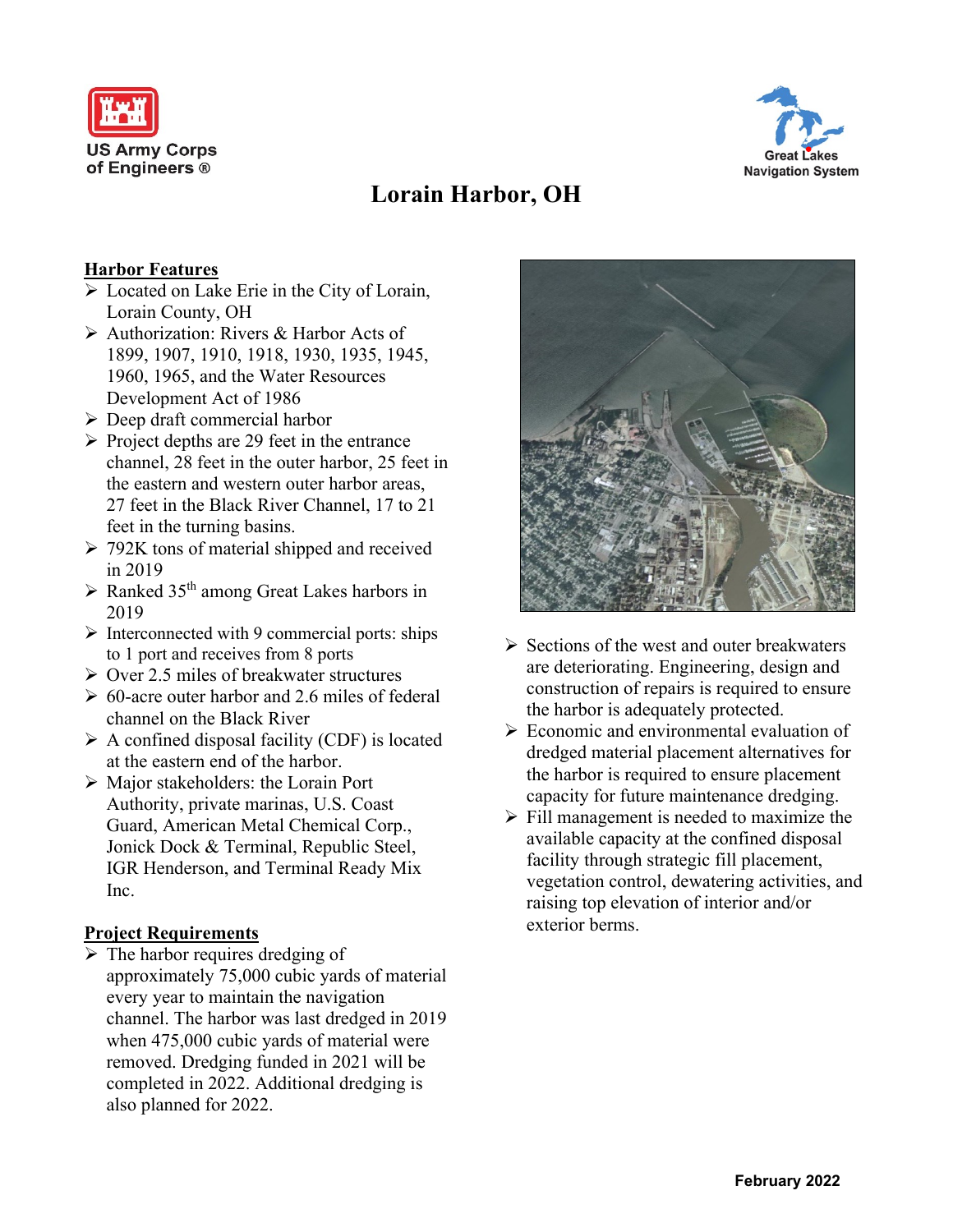# **Consequences of Not Maintaining the Project**

- $\triangleright$  Light loading: loss of between 2 and 3 feet of channel depth will result in increased transportation costs of between \$118,000 and \$298,000 annually.
- $\triangleright$  Closing the harbor to commercial traffic will require commodities to be transported by rail and truck. This may increase annual emission rates by over 6,709 tons of harmful particulate matter (PM-10) and increase costs by an estimated \$1,502,000 due to increased railroad-related accidents and an estimated \$1,003,000 due to increased trucking-related accidents.

#### **Transportation Importance**

- $\triangleright$  Major receiving and shipping port on the Great Lakes and a critical harbor of refuge
- ➢ Major commodities shipped or received include limestone, salt, coal, petroleum coke, sand and gravel, and slag.
- ➢ Waterborne transportation facilitated by the harbor supports \$38.4M in business revenue, 169 direct, indirect, and induced jobs, and \$12.9M in labor income to the transportation sector.
- $\triangleright$  Commodities handled by the harbor support \$438.7M in business revenue, 2,388 direct, indirect, and induced jobs, and \$123.4M in labor income.